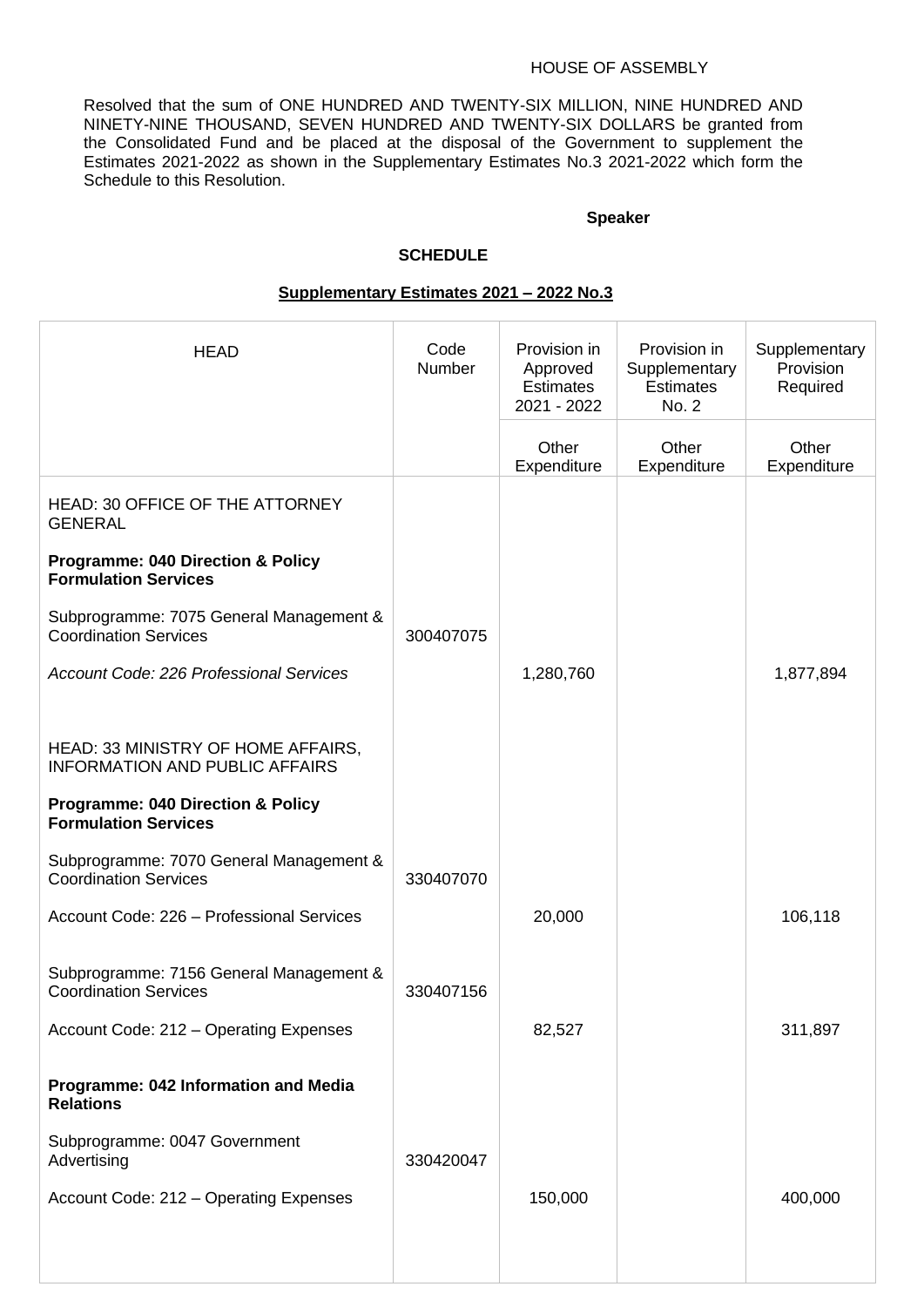| <b>Programme: 200 National Emergency</b><br><b>Preparedness</b>                |           |             |            |           |
|--------------------------------------------------------------------------------|-----------|-------------|------------|-----------|
| Subprogramme: 0206 Department of<br><b>Emergency Management</b>                | 332000206 |             |            |           |
| Account Code: 212 - Operating Expenses                                         |           | 335,500     |            | 816,977   |
| Account Code: 230 - Contingences                                               |           | 0           |            | 305,250   |
| <b>Programme: 247 Services in Public Affairs</b>                               | 332470207 |             |            |           |
| Subprogramme: 0207 Management and<br>Operation of Department of Public Affairs |           | $\mathbf 0$ |            | 15,000    |
| Account Code: 206 - Travel                                                     |           | 0           |            | 34,083    |
| Account Code: 207 - Utilities                                                  |           | $\mathbf 0$ |            | 13,800    |
| Account Code: 208 - Rental of Property                                         |           |             |            |           |
| Account Code: 209 - Library Books &<br>Publication                             |           | 0           |            | 1,020     |
| Account Code: 210 - Supplies and Materials                                     |           | 0           |            | 27,099    |
| Account Code: 211 - Maintenance of Property                                    |           | 0           |            | 3,000     |
| Account Code: 212 - Operating Expenses                                         |           | 0           |            | 297,885   |
| Account Code: 226 - Professional Services                                      |           | 0           |            | 250,000   |
| Account Code: 752 - Machinery and<br>Equipment                                 |           | 0           |            | 47,047    |
| HEAD: 34 MINISTRY OF FINANCE,<br>ECONOMIC AFFAIRS AND INVESTMENT               |           |             |            |           |
| <b>Programme: 040 Direction &amp; Policy</b><br><b>Formulation Services</b>    |           |             |            |           |
| Subprogramme: 0022 Contingencies                                               | 340400022 |             |            |           |
| Account Code: 230 Contingencies                                                |           | 1,000,000   | 22,153,875 | 1,220,762 |
| <b>HEAD: 35 MINISTRY OF PEOPLE</b><br><b>EMPOWERMENT AND ELDER AFFAIRS</b>     |           |             |            |           |
| <b>Programme: 040 Direction &amp; Policy</b><br><b>Formulation Services</b>    |           |             |            |           |
| Subprogramme: 7155 General Management &<br><b>Coordination Services</b>        | 350407155 |             |            |           |
| Account Code: 315 Grants to Non-Profit<br>Organizations                        |           | 822,508     |            | 500,000   |
|                                                                                |           |             |            |           |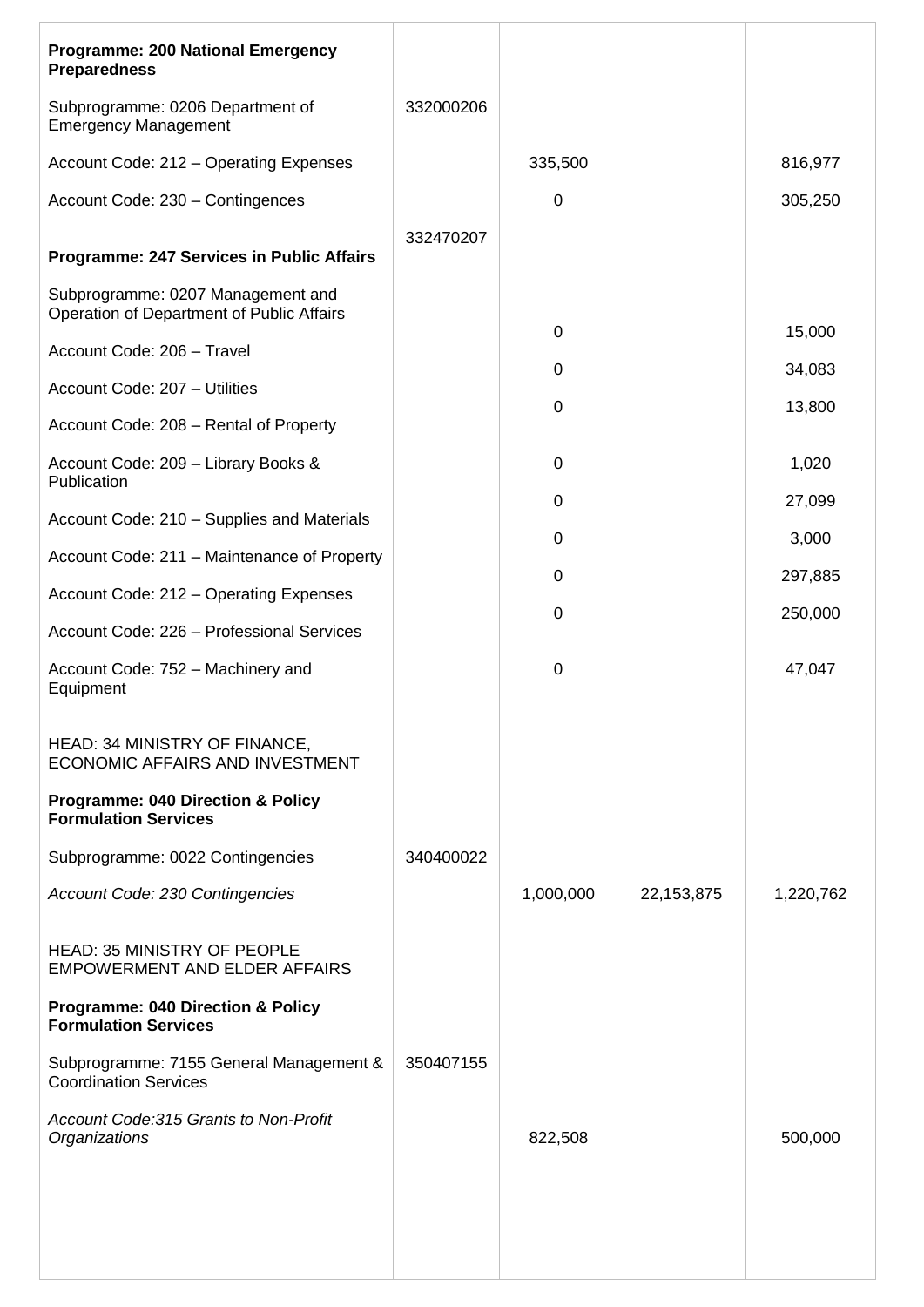| <b>Programme: 423 Personal Social Services</b><br><b>Delivery Program</b>                                  |           |            |            |
|------------------------------------------------------------------------------------------------------------|-----------|------------|------------|
| Subprogramme: 0435 National Disabilities<br>Unit                                                           | 354230435 |            |            |
| Account Code: 315 Grants to Non-Profit<br>Organizations                                                    |           | 207,000    | 400,000    |
| HEAD: 81 MINISTRY OF TRANSPORT,<br><b>WORKS AND WATER RESOURCES</b>                                        |           |            |            |
| <b>Programme: 510 Road Networks Services</b>                                                               |           |            |            |
| Subprogramme: 0511 Highway Construction<br>and Maintenance Services                                        | 815100511 |            |            |
| Account Code: 211 Maintenance of Property                                                                  |           | 4,724,450  | 25,812,898 |
| <b>Programme: 511 Drainage Services</b>                                                                    |           |            |            |
| Subprogramme: 0515 Maintenance of<br>Drainage to Prevent Flooding                                          | 815110515 |            |            |
| Account Code: 752 Machinery & Equipment                                                                    |           | 148,500    | 623,672    |
| Programme: 517 Transport                                                                                   |           |            |            |
| Subprogramme: 0527 Transport Board<br>(Subsidy)                                                            | 815170527 |            |            |
| Account Code: 313 Subsides                                                                                 |           | 15,630,000 | 3,313,462  |
| Programme: 518 Barbados Water Authority                                                                    |           |            |            |
| Subprogramme: 0542 Barbados Water<br>Authority                                                             | 815180542 |            |            |
| Account Code: 416: Grants to Public<br><b>Institutions</b>                                                 |           | 30,100,000 | 10,230,395 |
| <b>HEAD 82: MINISTRY OF ENVIRONMENT</b><br>AND NATIONAL BEAUTIFICATION                                     |           |            |            |
| Program 400: Environmental Health<br><b>Services</b>                                                       |           |            |            |
| Subprogramme: 0372 Sanitation Service<br>Authority                                                         | 824000372 |            |            |
| Account Code: 416 Grants to Public<br><i><b>Institutions</b></i>                                           |           | 0          | 17,556,500 |
| Programme: 650 Preservation and<br><b>Conservation of the Terrestrial and Marine</b><br><b>Environment</b> |           |            |            |
| Subprogramme: 0117 National Clean-up<br>Program                                                            | 826500117 |            |            |
| <b>Account Code: 212 Operating Expenses</b>                                                                |           | 6,938,400  | 5,846,000  |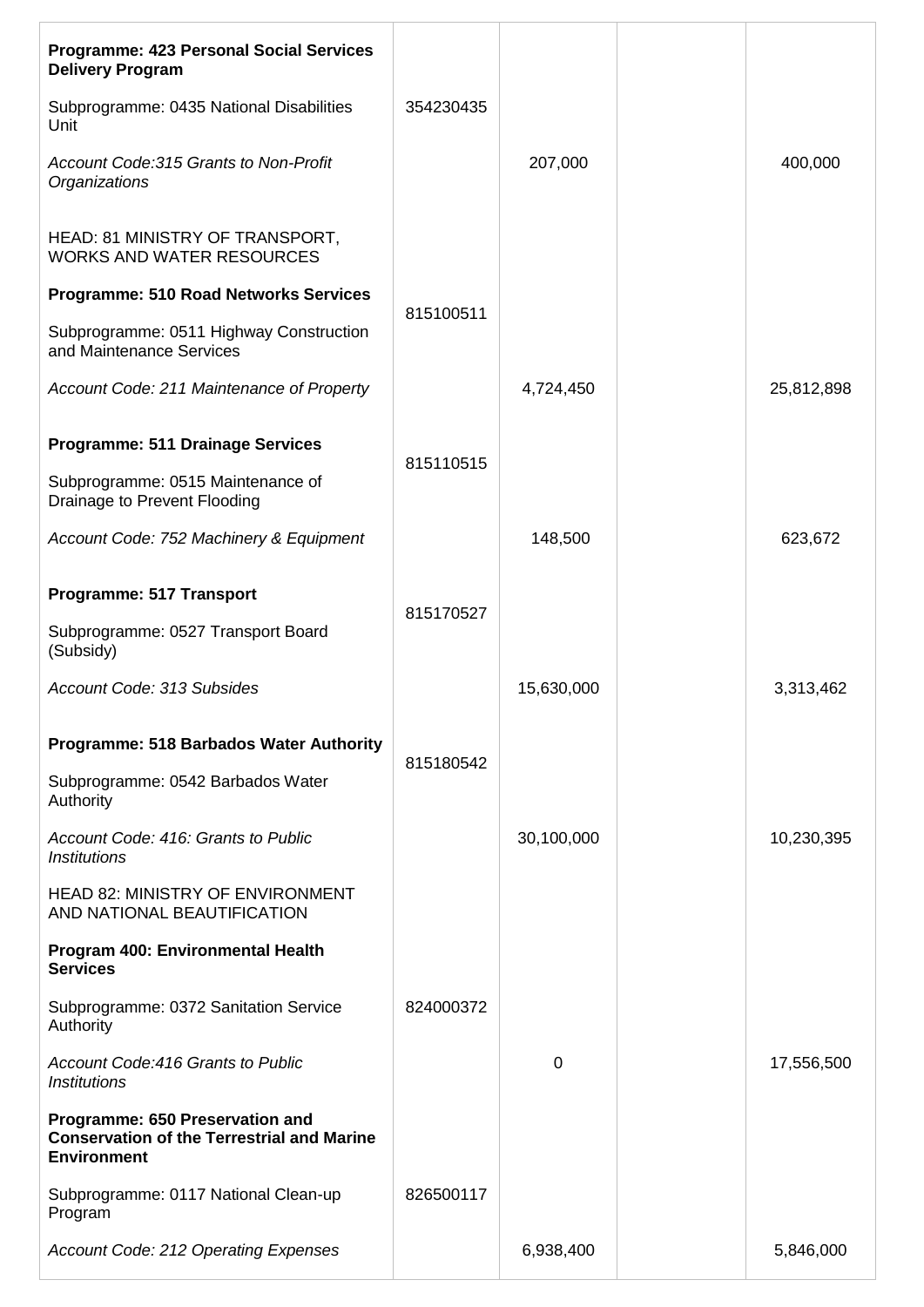| Subprogramme: 0399: National Botanical<br>Gardens                                  | 826500399 |             |            |
|------------------------------------------------------------------------------------|-----------|-------------|------------|
| Account Code: 208 Rental of Property                                               |           | 19,000      | 5,000      |
| Account Code: 210 Supplies & Materials                                             |           | 95,200      | 87,500     |
| Account Code: 211 Maintenance of Property                                          |           | 711,900     | 28,080     |
| Account Code: 212 Operating Expenses                                               |           | 36,250      | 2,067,000  |
| Account Code: 751 Property & Plant                                                 |           | $\mathbf 0$ | 148,300    |
| HEAD 83: MINISTRY OF AGRICULTURE<br>AND FOOD SECURITY                              |           |             |            |
| <b>Programme: 164 General Support Services</b>                                     |           |             |            |
| Subprogramme: 0178 Incentives and Other<br><b>Subsidies</b>                        | 831640178 |             |            |
| Account Code: 314 Grants to Individuals                                            |           | 8,279,907   | 4,000,000  |
| <b>HEAD: 86 MINISTRY OF HEALTH AND</b><br><b>WELLNESS</b>                          |           |             |            |
| <b>Programme: 361 Hospital Services</b>                                            |           |             |            |
| Subprogramme: 0375 Queen Elizabeth<br>Hospital                                     | 863610375 |             |            |
| Account Code: 316 Grants to Public<br><i><b>Institutions</b></i>                   |           | 120,035,339 | 5,250,000  |
| <b>Programme: 366 National Crisis</b><br><b>Management</b>                         |           |             |            |
| Subprogramme: 6201 COVID-19 Programme<br>Management                                | 863666201 |             |            |
| Account Code: 102 Other Personal<br><b>Emoluments</b>                              |           | 4,657,603   | 9,937,790  |
| Account Code: 210 Supplies and Materials                                           |           | 9,112,010   | 32,352,300 |
| Account Code: 752 Machinery and Equipment                                          |           | 0           | 5,186      |
| Account Code: 756 Vehicles                                                         |           | 0           | 185,000    |
| HEAD: 87 MINISTRY OF EDUCATION,<br>TECHNOLOGICAL AND VOCATIONAL<br><b>TRAINING</b> |           |             |            |
| <b>Programme: 271 Basic Educational</b><br><b>Development</b>                      |           |             |            |
| Subprogramme: 0277 Primary Education<br>Domestic Program                           | 872710277 |             |            |
| Account Code: 785 Assets under Construction                                        |           | 648,172     | 2,922,811  |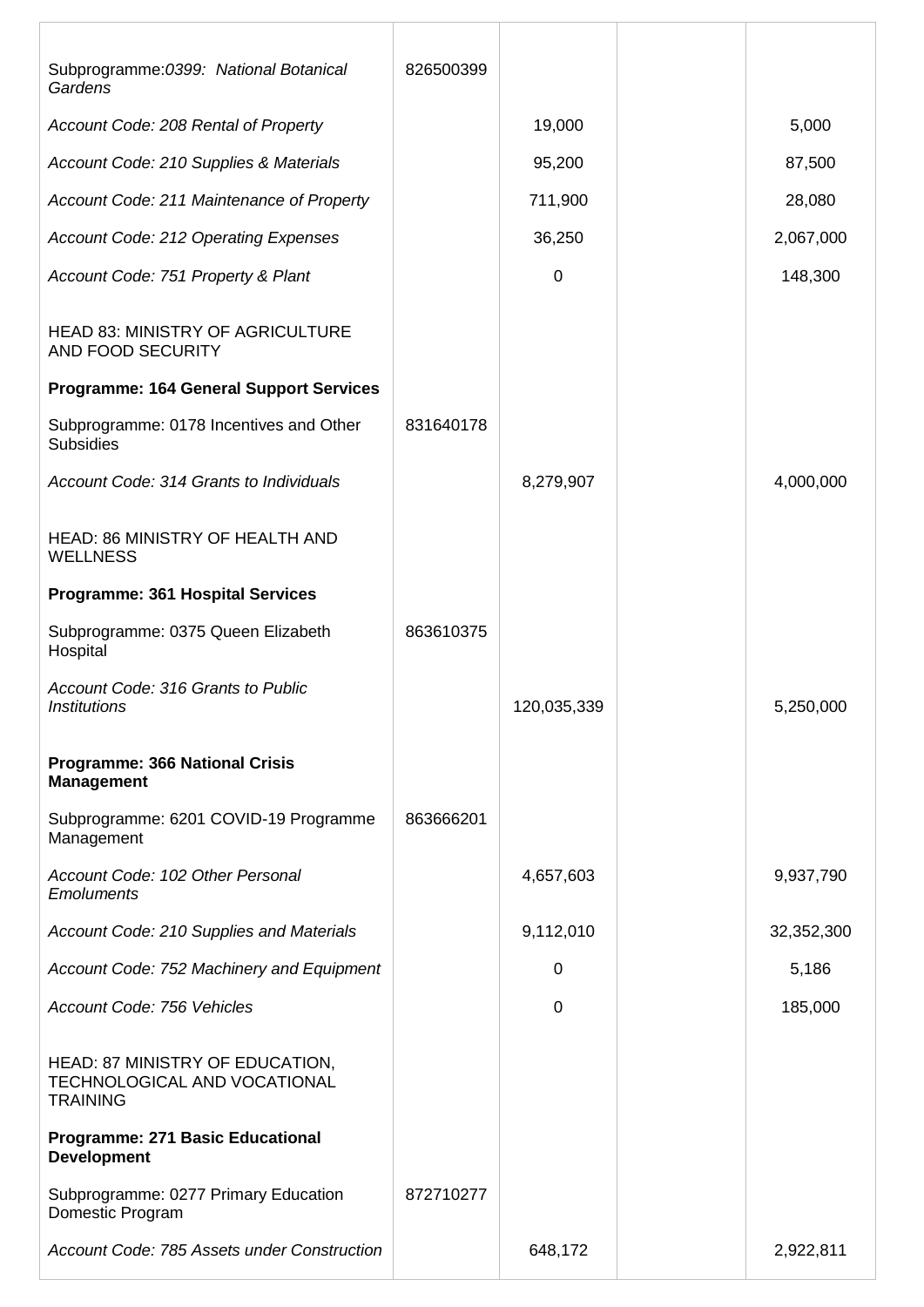The sum of one million dollars (\$1,877,894) should be approved under Head 30 – Office of the Attorney General as follows:

| Head 30:            | <b>Attorney General</b>                                       |
|---------------------|---------------------------------------------------------------|
| Programme 040:      | Direction and Policy Formulation Services                     |
| Sub-programme 7075: | <b>General Management and Coordination</b><br><b>Services</b> |
|                     |                                                               |

Account Code 226: Professional Services - \$1,877,894.00

The sum of \$1,000,000 is required to meet the cost of consultancy fees for the Association of Certified Anti-Money Laundering Specialists (ACAMS), LLC and \$877,894 for other legal and consultancy services.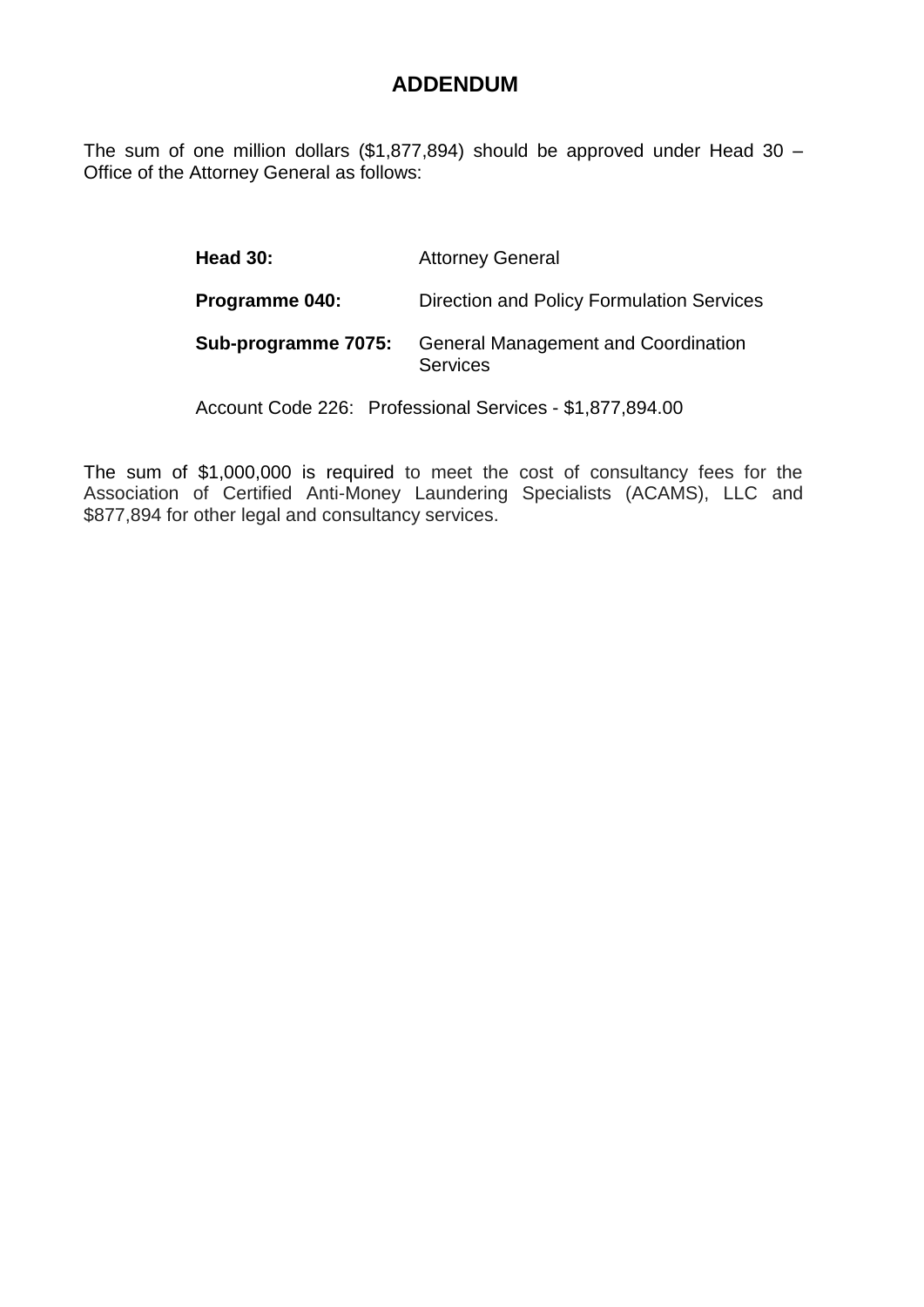The sum of two million, six hundred and twenty-nine thousand, one hundred and seventy-six dollars (\$2,629,176) should be approved under Head 33 – Ministry of Home Affairs, Information and Public Affairs as follows:

| Head $33:$        | Ministry of Home Affairs, Information and<br><b>Public Affairs</b> |
|-------------------|--------------------------------------------------------------------|
| Programme 040:    | Direction and Policy Formulation Services                          |
| Subprogram 7070:  | Management and Coordination<br>General<br><b>Services</b>          |
| Account Code 226: | Professional Services- \$106,118.00                                |

To cover payment for the salary of an Emergency Management Specialist**.** 

| Subprogram 7156:  | General         | Management and Coordination    |  |
|-------------------|-----------------|--------------------------------|--|
|                   | <b>Services</b> |                                |  |
| Account Code 212: |                 | Operating Expenses - \$311,897 |  |

To cover Operating Expenses and expenses for out-sourced services for multiple media events and messages.

| <b>Programme 042:</b> | Information and Media Relations |
|-----------------------|---------------------------------|
| Subprogram 0047:      | <b>Government Advertising</b>   |
| Account Code 212:     | Operating Expenses - \$400,000  |

To cover expenses for Government advertising.

| Program 200:                                     | <b>National Emergency Preparedness</b> |  |
|--------------------------------------------------|----------------------------------------|--|
| Subprogram 0206:                                 | Department of Emergency Management     |  |
| Account Code 212: Operating Expenses - \$816,977 |                                        |  |
| Account Code 230: Contingencies - \$305,250      |                                        |  |

The sum of \$816,977 is required to meet the cost of outstanding expenses relating to assistance provided to the Government of the Republic of Guyana, the passage and subsequent impact of Hurricane Elsa on Barbados and the equipping of the National Emergency Supplies Inventory. The sum of \$305,250 is to provide support for CDEMA to assist Haiti following the earthquake on August 14, 2021 and the passage of Tropical Storm Grace.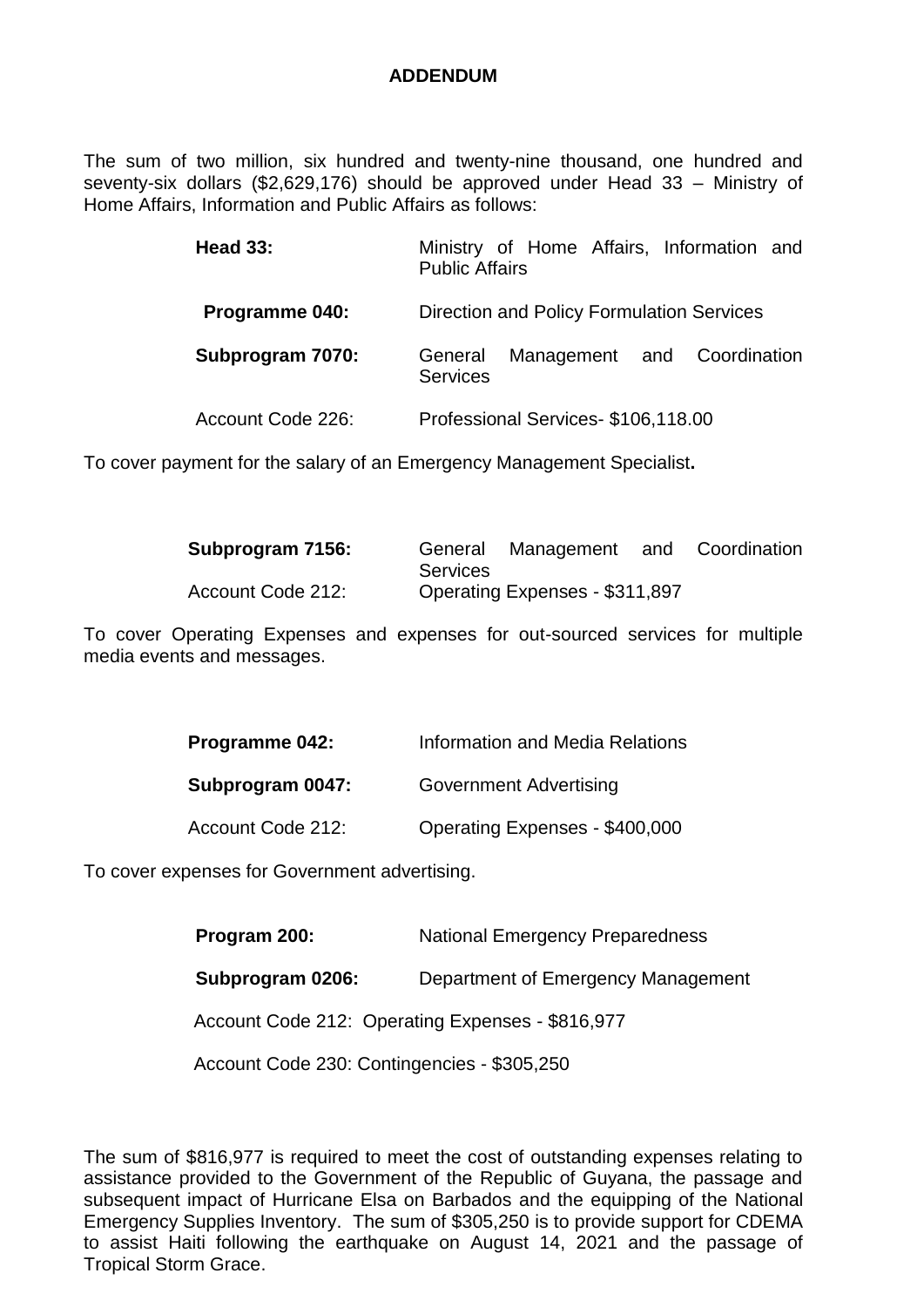| Program 247:     | Services in Public Affairs                                         |
|------------------|--------------------------------------------------------------------|
| Subprogram 0207: | Management and Operation of Department of<br><b>Public Affairs</b> |

Account Code 206: Travel - \$15,000 Account Code 207: Utilities - \$34,083 Account Code 208: Rental of Property - \$13,800 Account Code 209: Library Books & Publications - \$1,020 Account Code 210: Supplies and Materials - \$27,099 Account Code 211: Maintenance of Property - \$3,000 Account Code 212: Operating Expenses - \$297,885 Account Code 226: Professional Services - \$250,000 Account Code 752: Machinery and Equipment - \$47,047

To cover general operations of the Public Affairs Department and to meet the expanded demands for communication with the need to reach the population during the pandemic.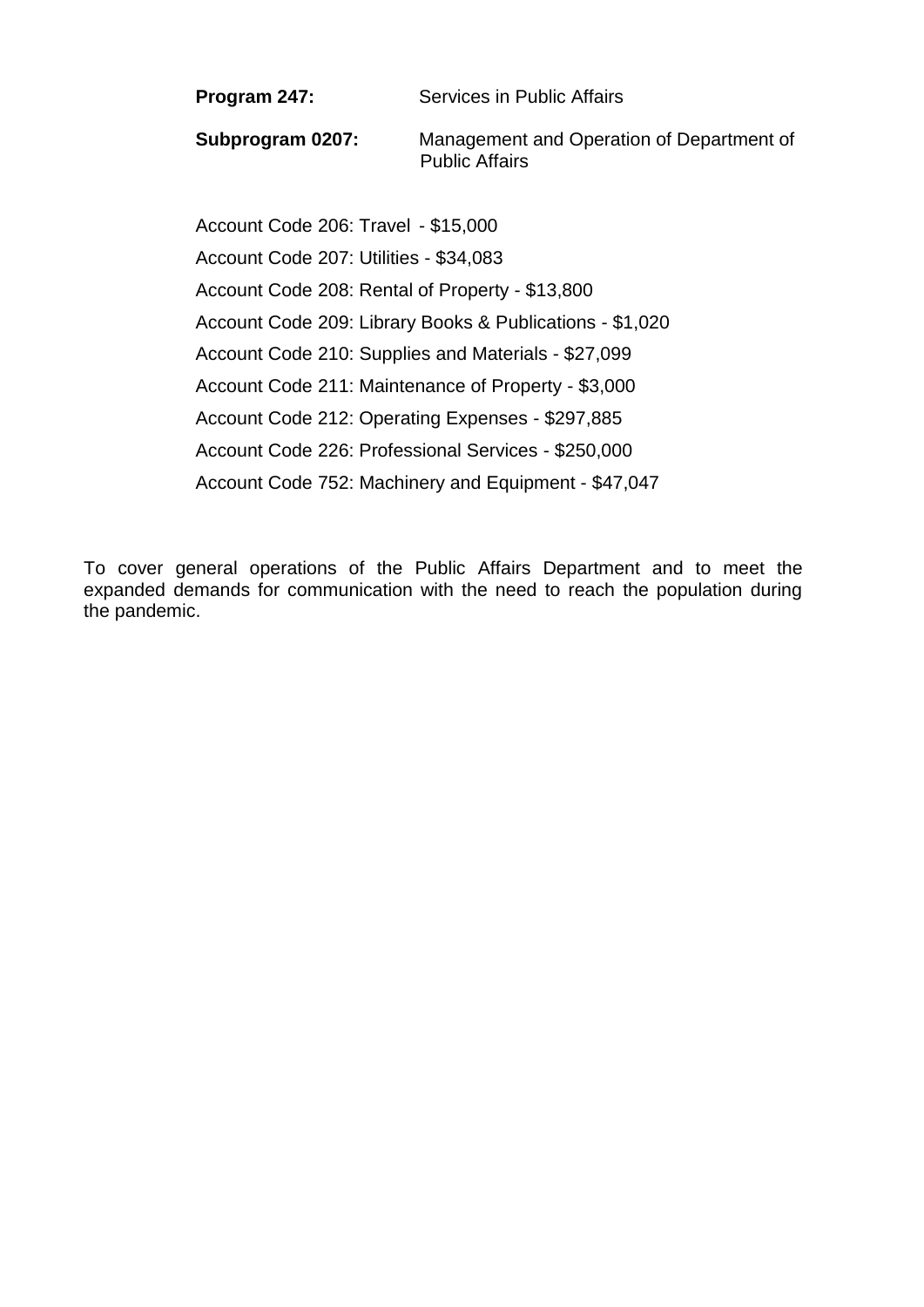The sum of fifty-one million two hundred and twenty thousand and seven hundred and sixty-two dollars (\$1,220,762) should be approved under Head 34 – Ministry of Finance, Economic Affairs and Investment as follows:

## **Head 34**: **MINISTRY OF FINANCE, ECONOMIC AFFAIRS AND INVESTMENT**

**Programme 040: Direction & Policy Formulation Services**

 **Sub-Programme 0022:** Contingencies

Account Code 230: Contingencies - \$1,220,762

| SUMMARY OF ASHFALL EXPENDITURE BY MINISTRIES                                 |                |  |
|------------------------------------------------------------------------------|----------------|--|
| <b>MINISTRIES/DEPARTMENTS</b>                                                | <b>AMOUNTS</b> |  |
| 27 MINISTRY OF TOURISM AND INTERNATIONAL TRANSPORT                           | 281,040        |  |
| 82 MINISTRY OF ENVIRONMENT AND NATIONAL BEAUTIFICATION                       | 520,874        |  |
| 86 MINISTRY OF HEALTH AND WELLNESS                                           | 14,234         |  |
| 87<br>MINISTRY OF EDUCATION, TECHNOLOGICAL AND VOCATIONAL<br><b>TRAINING</b> | 180,934        |  |
| 91 MINISTRY OF YOUTH, SPORTS AND COMMUNITY EMPOWERMENT                       | 860            |  |
| 93 MINISTRY OF HOUSING, LANDS AND MAINTENANCE                                | 222,820        |  |
| <b>TOTAL</b>                                                                 | 1,220,762      |  |

The sum of \$1,220,762 is required to reimburse Ministries, Departments and Stateowned Enterprises for expenditure incurred from the clean-up process resulting from the ash deposited on Barbados.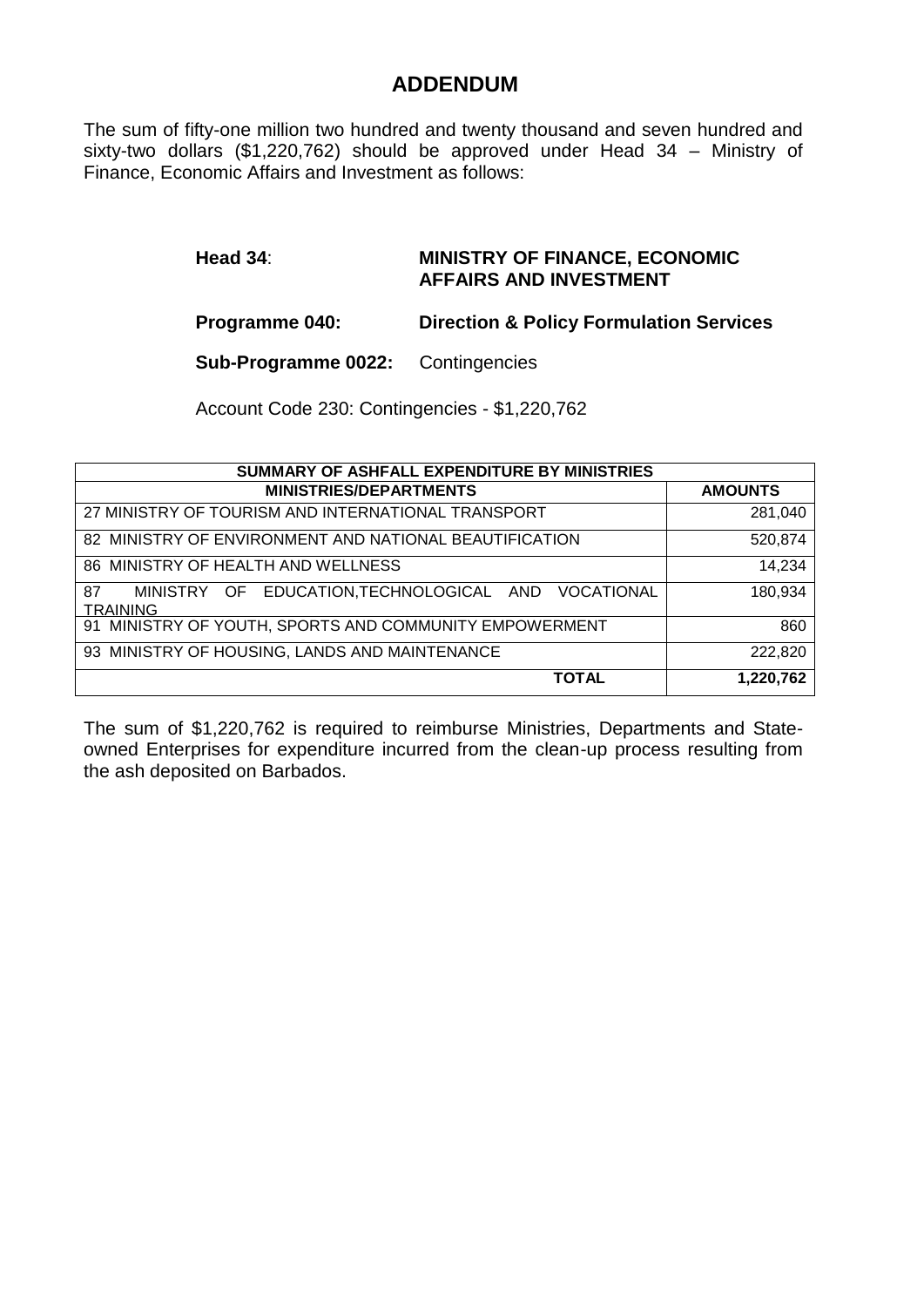The sum of nine hundred thousand dollars (\$900,000) should be approved under Head 35 – Ministry of People Empowerment and Elder Affairs in the Estimates of Expenditure for the Financial Year 2021 to 2022 as follows:

## **Head 35: Ministry of People Empowerment and Elder Affairs**

### **Program 040: Direction and Policy Formulation**

**Subprogram 7155: General Management and Coordination Services**

Account Code: 315 Grants to Non-Profit Organizations - \$500,000

The sum of nine hundred thousand dollars (\$900,000) is required to assist those charitable entities which have provided needy persons with Assistance in-kind for many years but are now unable to provide this assistance as a result of the covid19 pandemic.

## **Programme: 423 Personal Social Services Delivery Program**

#### **Subprogramme: 0435 National Disabilities Unit**

Account Code: 315 Grants to Non-Profit Organizations - \$400,000

The sum of four hundred thousand dollars (\$400,000) is required to provide financial assistance to charitable entities who provide services to the disabled community who have been affected by the covid19 pandemic.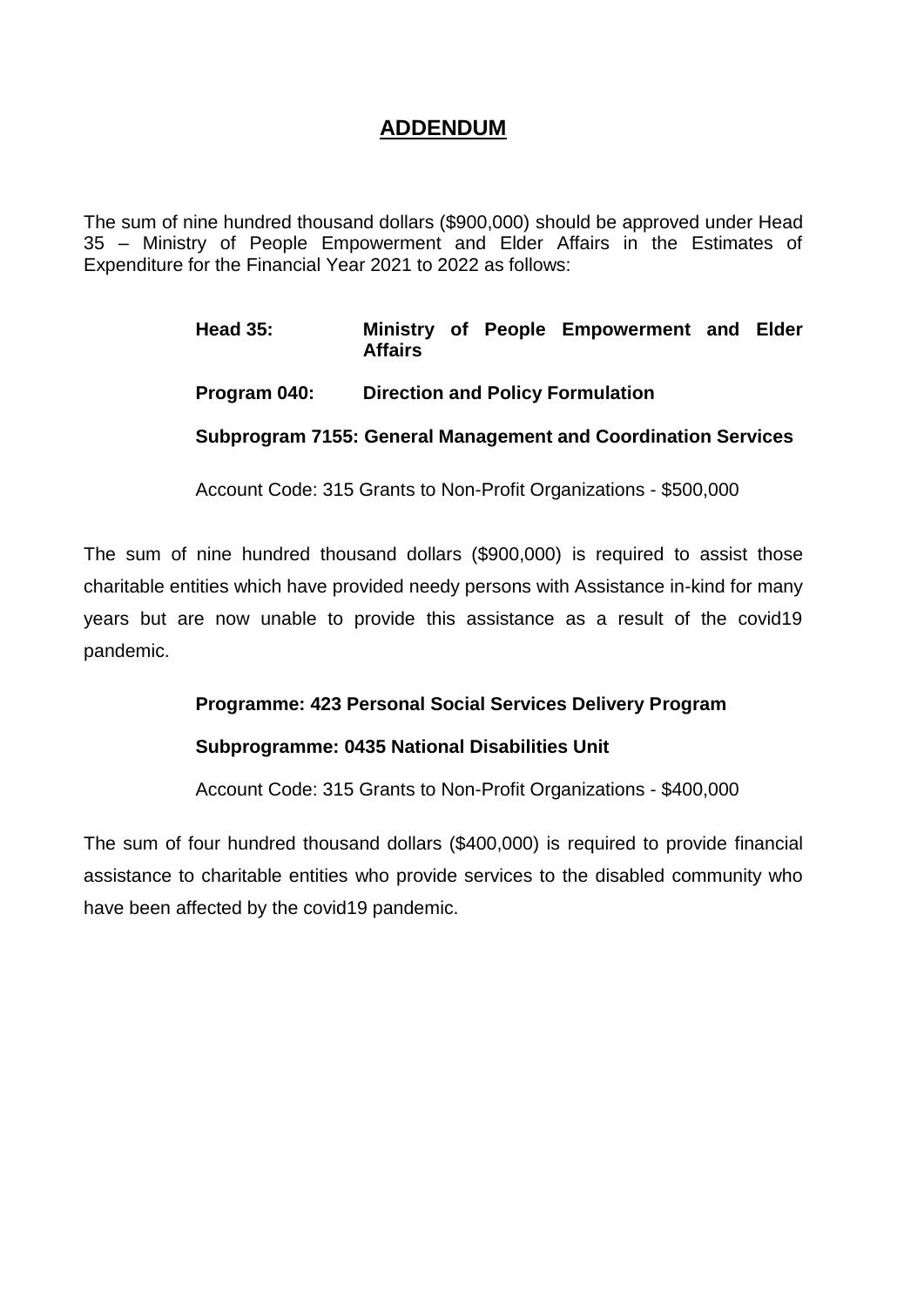The sum of thirty-nine million nine hundred and eighty thousand and four hundred and twenty-seven dollars (\$39,980,427) should be approved under Head 81 – Ministry of Transport, Works and Water Resources as follows:

| Head $81$ :                                              | MINISTRY OF TRANSPORT, WORKS AND<br><b>WATER RESOURCES</b>     |  |
|----------------------------------------------------------|----------------------------------------------------------------|--|
| Programme 510:                                           | <b>Road Networks Services</b>                                  |  |
| Sub-Programme 0511:                                      | <b>Highway Construction and Maintenance</b><br><b>Services</b> |  |
| Account Code 211: Maintenance of Property - \$25,812,898 |                                                                |  |

The sum of \$25,812,898 is provided for wages for workers of the National Clean-Up Programme for the period August 1 to December 31, 2021.

| <b>Programme 511:</b> | <b>Drainage Services</b>                    |
|-----------------------|---------------------------------------------|
| Sub-Programme 0515:   | Maintenance of Drainage to Prevent Flooding |

Account Code 752: Machinery & Equipment - \$623,672

The sum of \$623,672 is required for the procurement of seven (7) pumps for the Drainage Unit in order to ensure that the Ministry has sufficient capacity to adequately deal with situations related to flooding.

> **Programme 517: Transport Sub-Programme 0527:** Transport Board (Subsidy)

Account Code 313: Subsidies - \$3,313,462

The sum of \$3,313,462 is required to facilitate the payment of gratuity benefit for all employees of the Transport Board employees effective May 24, 2018.

**Programme 518: Barbados Water Authority**

 **Sub-Programme 0542:** Barbados Water Authority

Account Code 416: Grants to Public Institutions - \$10,230,395

The sum of \$10,230,395 is required to support the ongoing project of the Barbados Water Authority, to upgrade Barbados' water supply network.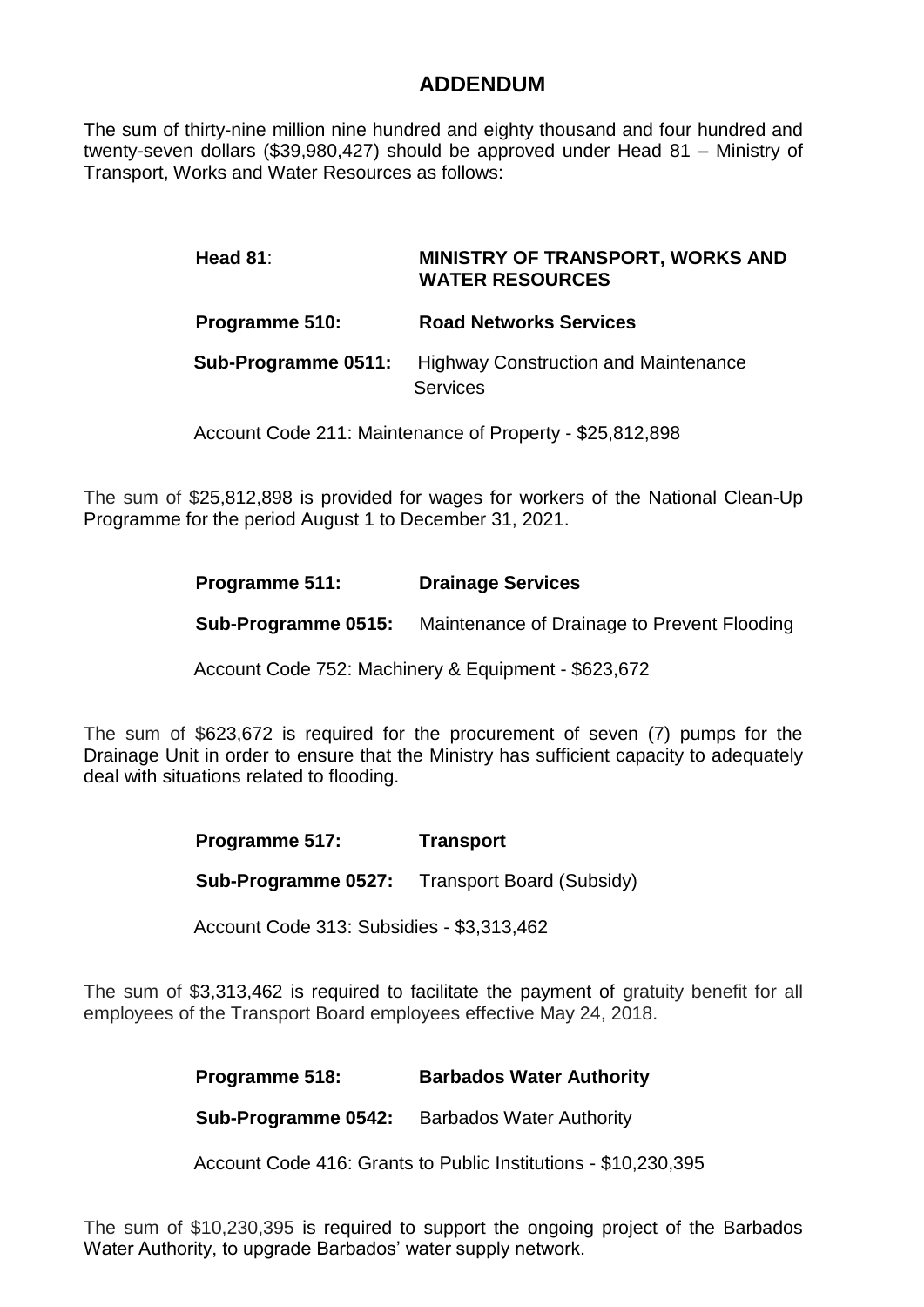The sum of twenty-five million, seven hundred and thirty-eight thousand, three hundred and eighty dollars (\$25,738,380.00) should be approved under Head 82: Ministry of Environment and National Beautification as follows:

### **Head 82: Ministry of Environment and National Beautification**

### **Program 400: Environmental Health Services**

#### **Subprogram 0372: Sanitation Service Authority**

Account Code 416: Grants to Public Institutions - \$17,556,500

The sum of BDS\$17,566,500.00 is required to meet the Current and Capital budget of the SSA given the delayed receipt of GSC payments from the BWA for the SSA.

| Program 650:     | <b>Preservation and Conservation of the</b><br><b>Terrestrial and Marine Environment</b> |
|------------------|------------------------------------------------------------------------------------------|
| Subprogram 0117: | <b>National Clean-up Program</b>                                                         |

Account Code: 212 Operating Expenses - \$5,846,000

The sum of \$5,846,000.00 is required to facilitate the continuation of the 'Barbados Beautification Programme' initiative, which is managed by the National Conservation Commission (NCC).

#### **Program 650: Preservation and Conservation of the Terrestrial and Marine Environment**

#### **Subprogram 0399: National Botanical Gardens**

Account Code 208: Rental of Property - \$5,000 Account Code 210: Supplies & Materials - \$87,500 Account Code 211: Maintenance of Property - \$28,080 Account Code 212: Operating Expenses - \$2,067,000 Account Code 751: Property & Plant - \$148,300

The sum of BDS\$2,335,880.00 is required to facilitate the payment of wages of 100 contract workers from July 1, 2021 to March 31, 2022 and for the purchase and rental of equipment as part of the proprietary works associated with the development of International Component of the National Botanical Gardens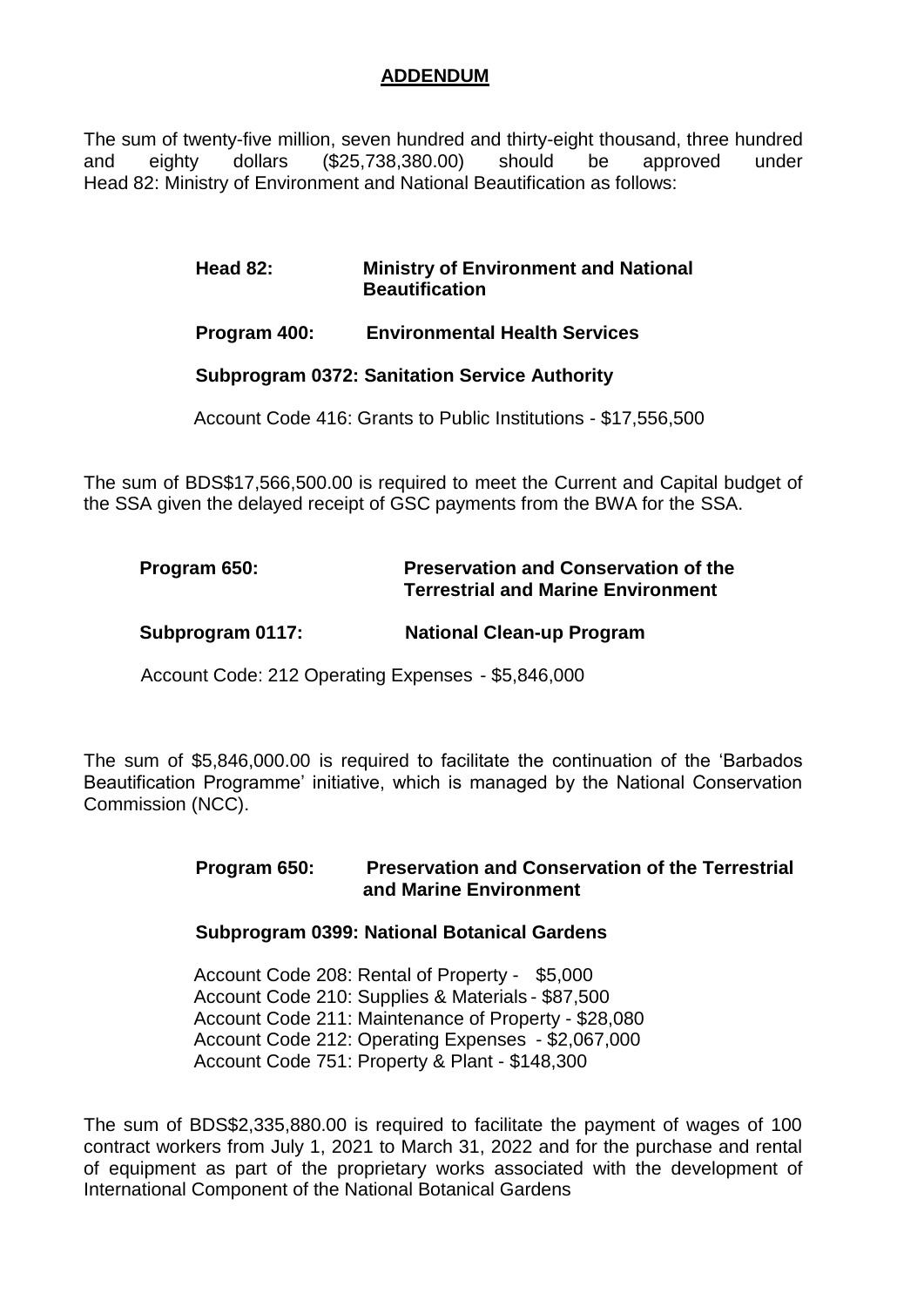The sum of four million (\$4,000,000) should be approved under Head 83: Ministry of Agriculture and Food Security as follows:

## **Head 83: Ministry of Agriculture and Food Security**

## **Program 164: General Support Services**

## **Subprogram 0178: Incentives and Other Subsidies**

Account Code: 314- Grants to Individuals - \$4,000,000

The sum of \$4,000,000.00 is required to provide price stability support within the local animal feed Sector.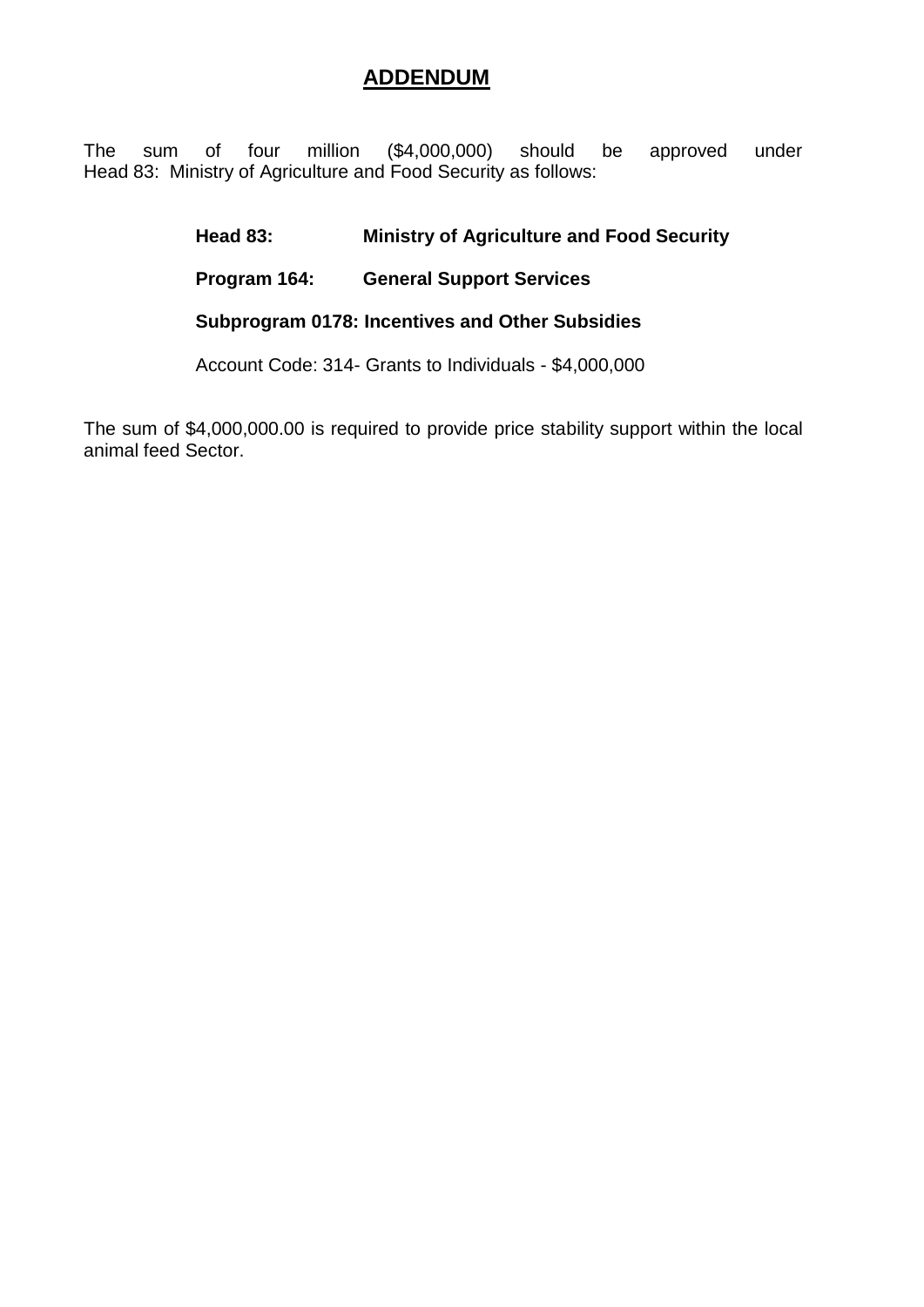The sum of forty-two million four hundred and eighty thousand two hundred and seventy dollars (\$47,730,276) should be approved under Head 86 – Ministry of Health and Wellness as follows:

| Head $86:$            | <b>MINISTRY OF HEALTH AND WELLNESS</b>       |
|-----------------------|----------------------------------------------|
| <b>Programme 361:</b> | <b>Hospital Services</b>                     |
|                       | Sub-Programme 0375: Queen Elizabeth Hospital |
| Account Code 316:     | Grants to Public Institutions - \$5,250,000  |

The sum of five million two hundred and fifty thousand dollars (\$5,250,000) is required to operationalize and run four (4) Government Tertiary Isolation Facilities.

| Programme 366:                                                                   | <b>National Crisis Management</b>                                                                                                       |
|----------------------------------------------------------------------------------|-----------------------------------------------------------------------------------------------------------------------------------------|
|                                                                                  | Sub-Programme 6201: COVID-19 Programme Management                                                                                       |
| Account Code 102:<br>Account Code 210:<br>Account Code 755:<br>Account Code 756: | Other Personal Emoluments - \$9,937,790<br>Supplies and Materials - \$32,352,300<br>Computer Software - \$5,186<br>Vehicles - \$185,000 |

The sum of forty-two million four hundred and eighty thousand two hundred and seventy-six dollars (\$42,480,276 is required to facilitate the payment of additional staff, purchasing of supplies and equipment, and the purchase of a vehicle with respect to the surge of COVID-19.